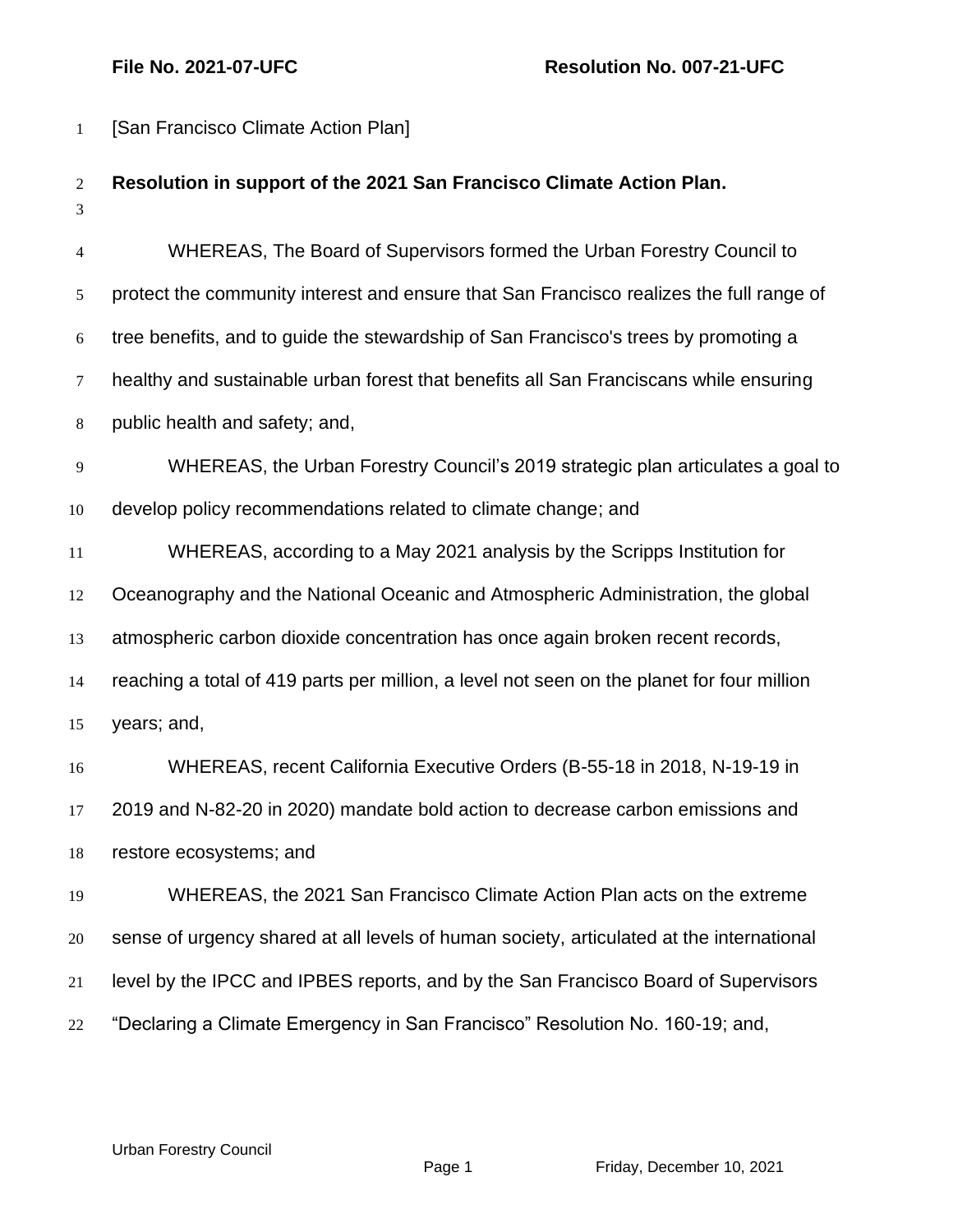| 1              | WHEREAS, the 2021 San Francisco Climate Action Plan brings San Francisco                   |
|----------------|--------------------------------------------------------------------------------------------|
| $\mathbf{2}$   | into compliance with the UN Paris Climate Accords; and,                                    |
| 3              | WHEREAS, research by the Nature Conservancy and other organizations found                  |
| $\overline{4}$ | that nature-based solutions can provide 37% of the global CO2 mitigation that is needed    |
| 5              | through 2030; and                                                                          |
| $\sqrt{6}$     | WHEREAS, the 2021 San Francisco Climate Action Plan includes robust                        |
| $\tau$         | strategies and actions that the Urban Forestry Council has long recommended,               |
| $\,8\,$        | including increasing the urban forest cover by 30,000 trees and establishing long term     |
| 9              | funding for urban greening; and,                                                           |
| 10             | WHEREAS, tree planting and greening strategies outlined in the 2021 San                    |
| 11             | Francisco Climate Action Plan can provide, in addition to carbon sequestration and         |
| 12             | increased biodiversity, numerous direct resilience benefits for urban residents, including |
| 13             | beauty, cooling, air quality, stormwater management, and overall quality of life; and      |
| 14             | WHEREAS, the 2021 San Francisco Climate Action Plan aligns with increased                  |
| 15             | investment at the state and federal level in climate change solutions in the urban         |
| 16             | setting; and                                                                               |
| 17             | WHEREAS, the Urban Forestry Council passed a resolution in December 2019                   |
| 18             | supporting the federal Climate Stewardship Act, significant elements of which have         |
| 19             | been incorporated into the Biden Administration's proposals for massive investment in      |
| 20             | climate change mitigation and infrastructure solutions; and,                               |
| 21             | WHEREAS, the 2021 San Francisco Climate Action Plan could take advantage                   |
| 22             | of funding from the Infrastructure Investment and Jobs Act and the Build Back Better       |
| 23             | Act which, together, would provide unprecedented federal investment in urban forests       |